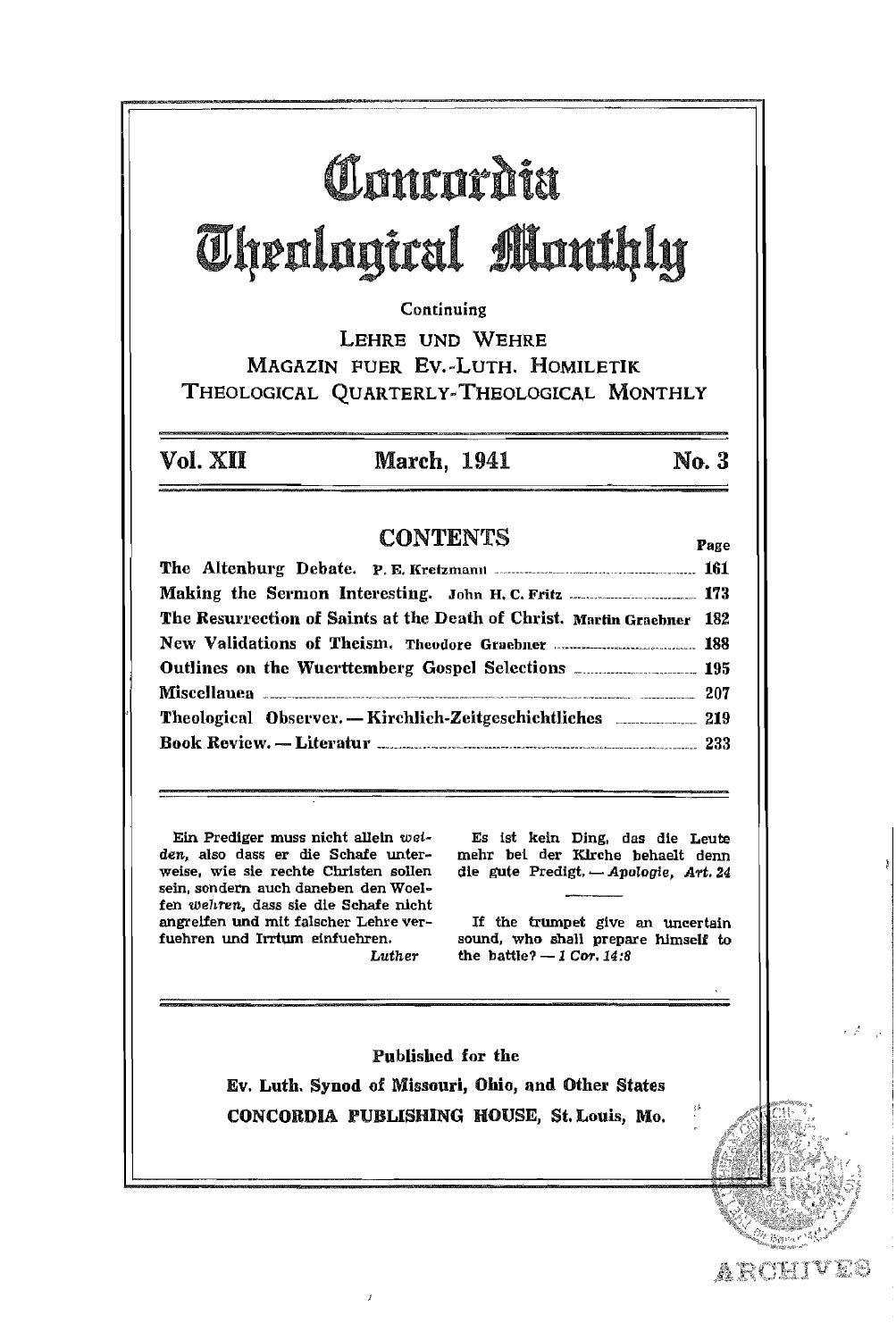### **New Validations of Theism**

The age-old problem of the rational proofs for the existence of a God has been given prominence in recent philosophical literature. The subject has long been in abeyance, and, in general, interest in philosophical theism has been on the wane ever since the tradi\_ tional evidences were subjected to the devastating scrutiny of Kant's *Critique of Pure Reason.* Only in Roman Catholic hand\_ books of systematic theology and of metaphysics the time-honored arguments for the existence of God are submitted as scientifically valid. Revival of interest in the subject is chiefly due to contributions of certain English philosophers to the discussion of natural theism. Among these the works of Dr. F. R. Tennant, Cambridge theologian, have aroused considerable discussion.

Dr. Tennant published a volume of lectures in 1902 under the title *The Origin and Propagation of Sin*, and another, entitled *The Sources of the Doctrine of the Fall and Original Sin,* soon after. Among his important later essays were *The Being of God in the Light of Physical Science* (1905), and his *Philosophical Theology*  (1928 and 1930) and *Philosophy of the Sciences* (1932) exhibited vast learning and called forth many articles in endorsement and in criticism. The latest contribution to the subject is a volume by Delton Lewis Scudder, Ph. D., entitled *Tennant's Philosophical Theology,* and published by the Yale University Press last year. While our present study is not a complete summary of the arguments either of Dr. Tennant or of his American critic, the analysis of Tennant's argumentation by Mr. Scudder supplied the groundwork for the following discussion.

Modern interest in the proofs for the validation of the concept of God is chiefly apologetic. In one of the chapters of *Philosophical Theology,* Tennant expresses deep concern for the fact that circles of educated people are alienated from the Church and from religious faith. Because much of the doctrinal teaching of the Church "cannot be assimilated by the modern mind"; because "everywhere the suspicion is abroad that religious faith starts somewhere in the air and is wholly distinct, not only in degree but also in kind, from  $k$ nowledge," $-$ for these and other reasons liberal thinkers have been led silently to ignore the truth of religious tenets, and the Church's ministration comes to be concerned with the half educated. Tennant particularly finds cause for this tendency in the claim which has been made for religious belief as being derived from "specific emotions or instincts" or from "non-reasonable, immediate, religious experience." The entire argument of Tennant's later works is directed against this position. Unless we give up the notion, he argues, that religion is to be explained only by a natural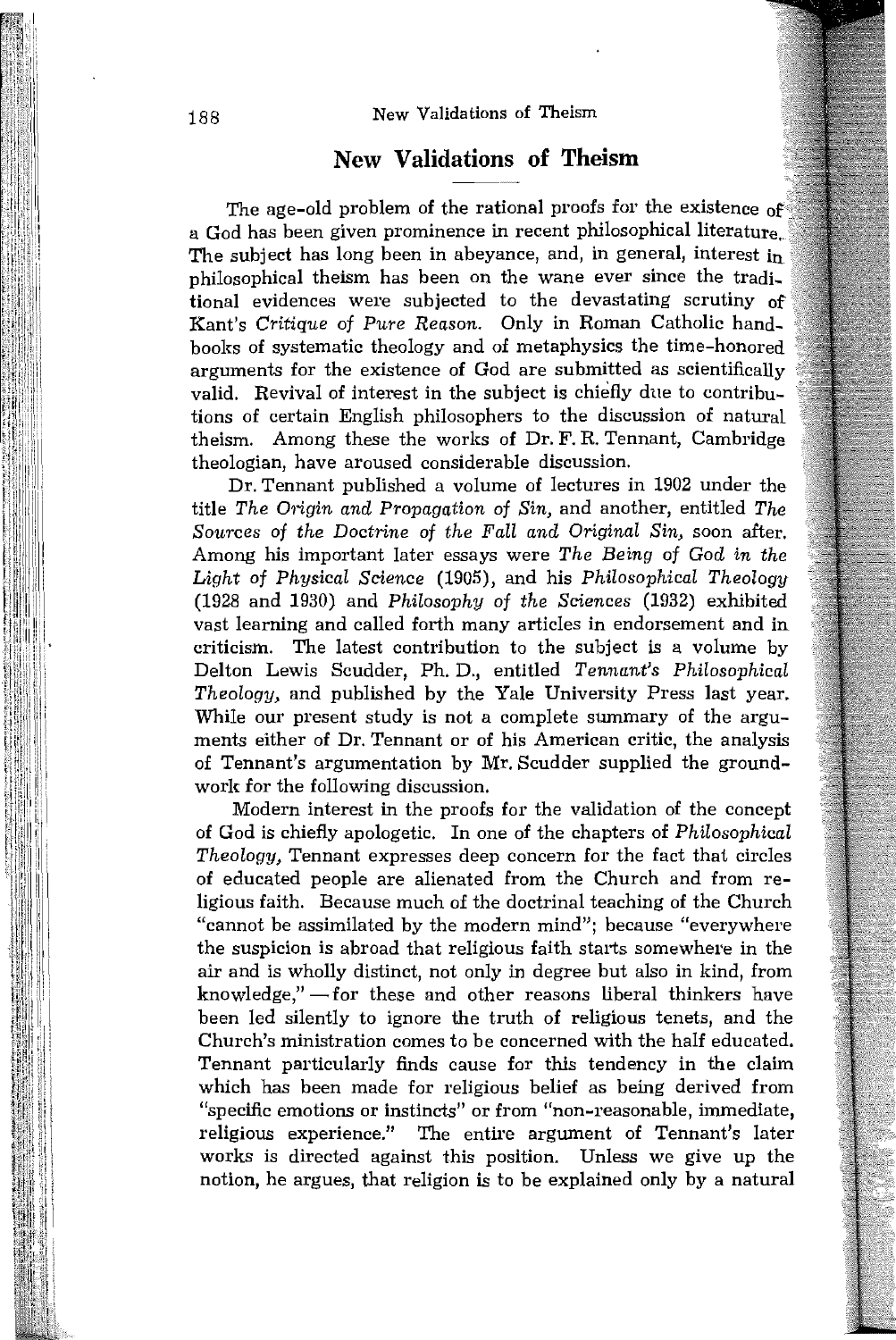f

ï

f

ł

 $\mathbf{I}$ ì

À ł instinct or by a mystic religious experience, we have nothing to offer as an answer to the representatives of science. Scientists enerally have taken the position that there are two fields of knowledge in which they could become interested. The one is the great body of knowledge based on observed facts or data, enriched by deductions rendered possible by the application of mathematics and possessing all the unconditional certainty or necessity which beto the pure sciences, such as mathematics. The second is the realm of "possible knowledge" awaiting invasion and annexation by further application of the method of positive science; this is the field of scientific research. But distinguished sharply from both of these there is "a dreamland of unproven and unprovable theorizing" in which the theologians are laboring. It was from this reproach that Professor Tennant tried to save the rational approach to the belief in a God.

The new apologetics lays heavy stress on the faith element in science. It purposes to show that the particular faith-venture which is theological belief is really not different in kind from the faith which scientific knowledge assumes. Naturally, the term "faith" is here used in the sense of trust, a trust not based on a reasoning process or on observation. For instance, consider such generalizations of science as the law of cause and effect. In this principle, that every event has a cause, several postulates are concealed which "are neither self-evident nor mutually independent, nor are they capable of complete proof or disproof by experience." Then there is the principle of uniformity of nature. These principles are simply taken for granted by science; they are taken on faith. Tennant points out that it is gross dogmatism to insist that materialistic mechanism is the only concept which explains what we call the uniformity of nature; it may be the result of divine will ordering the world according to some end. "But," continues the argument, as restated by Scudder, "if science is not certain knowledge but a matter of faith and probability, faith entering into the very foundation of its so-called facts and pervading its entire generalizations, then it may be that the theistic explanation is not essentially different in type but only in degree from those theoretical and reasonable conceptions which are scientific." 1) And

<sup>1)</sup> *Tennant's Philsophical Theology,* p.35. Compare also Hastings, *The Clwistian Doctrine of Faith,* p. 94: "Before science can proceed to investigate a single question, she must make a number of pure acts of faith. She must make, for example, (1) an act of faith in the trust-worthiness of human reason, that is, in its ability to lead the inquirer to true conclusions; (2) an act of faith in the trustworthiness of human<br>memory, for unless memory is trustworthy, it is impossible either to amass facts or to construct a chain of arguments;  $(3)$  an act of faith in the trustworthiness of the senses, for unless the senses can be trusted, knowledge of the external world is impossible; (4) an act of faith in a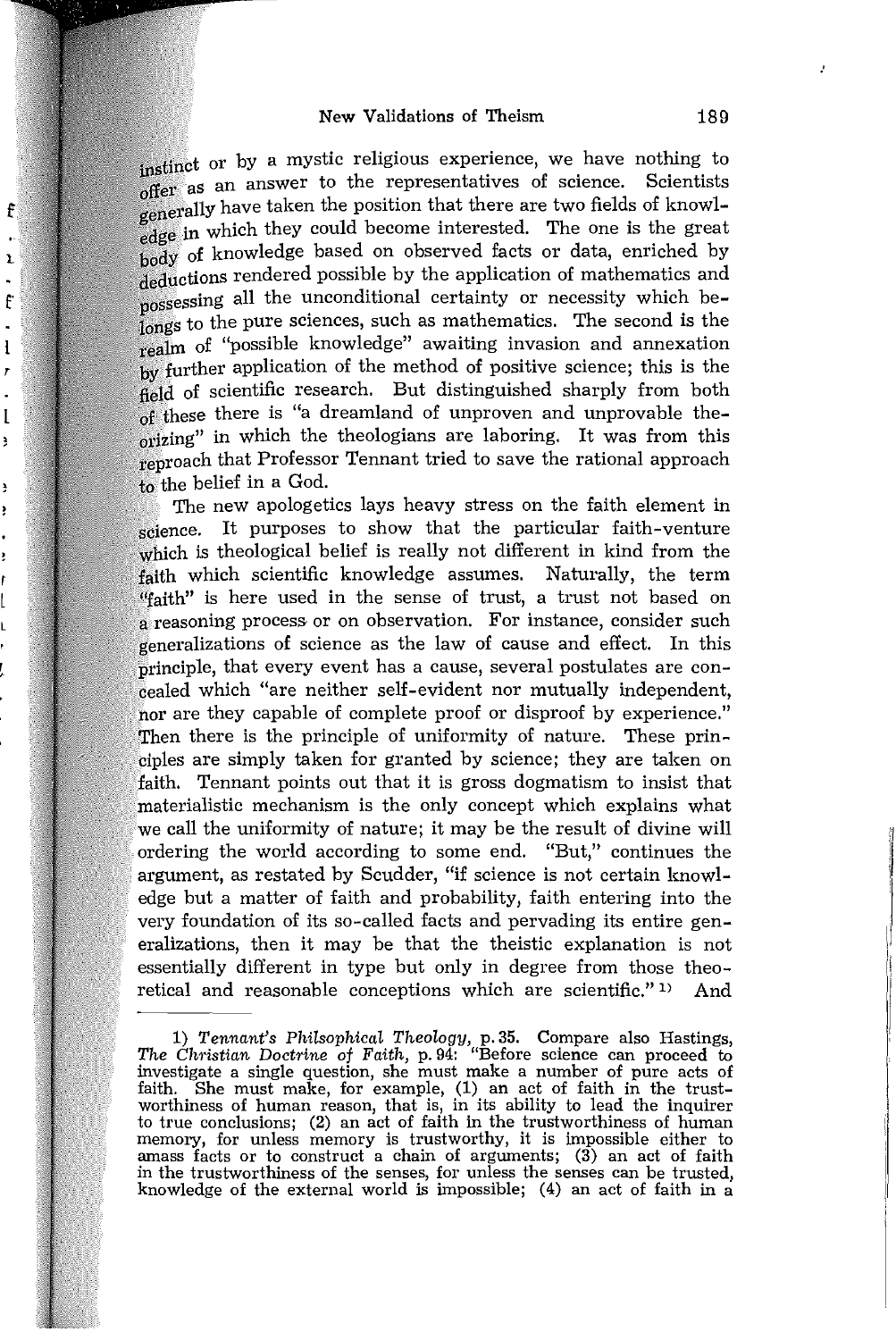so it is with the assumption of a world made up simply of dead atoms, without any spiritual force permeating the universe. Tennant "does not think that science can deny the possibility of their being self-active living monads any more than it can state dogmatically that they are microscopic units characterized by inertia and operating according to impressed forces. The entire operating ground-plan of metaphysical nature may be quite as well conceived as moved in process by a supreme end held in view by a worldmind as by a conception of mechanical action." 2) The burden of Tennant's analysis of scientific knowledge is to show that no scientific proposition is absolutely certain or true,' for scientific conceptions, facts, and generalizations are all derived from an interpretation of a non-logical "given" element in sense perception. Of this reality which is presented in sense-experience for conceptual interpretation by the mind, "the scientist can have only *probable* truth. Propositions about reality are never self-evident but only relatively evident or *probably* certain. They depend objectively upon the control of sense-given data and subjectively upon a volitional faith or trust in the applicability or correspondence of the mind's creative interpretation to external reality."

The argument against making a fundamental distinction between science and religion is summed up with great force by Dr. Scudder as follows: "An unprovable assumption undergirds all scientific endeavor; namely, the assumption that nature is uniform, its sequences regular and repetitious, and, in spite of appearances, its regularities discoverable. Certainly this assumption that nature is orderly and intelligible throughout is not *given* in anyone bit of experience. No one has examined nature as a whole to know whether or not uniformity prevails throughout the universe. Furthermore, there are signs of genuine indeterminacy in physical theories of nature which may or may not be assignable to uniform sequence. This assumption, that nature is orderly, goes far beyond

*2) Op.* cit., p. 52.

number of unprovable principles, generally summed up in the phrase 'the uniformity of nature.' All these propositions are assented to by acts of faith of the most absolute kind. They are not only not proved by science but never can be proved." Albert Einstein, discussing his "cosmic religion," has said: "There is no doubt that all but the crudest scientific work is based on a firm belief — akin to religious feeling — in the the structure of the world and what a longing to understand even a small glimpse of the reason revealed in the world there must have been in Kepler and Newton to enable them to unravel the mechanism of the heavens in long years of lonely work!" It is clear that Einstein, like all great scientific workers, is deeply imbued with the sense that in reading the fragments of the universe that are intelligible to him, he is deciphering meaningful symbols and catching glimpses of the operation of a universal rationality immeasurably greater than man's.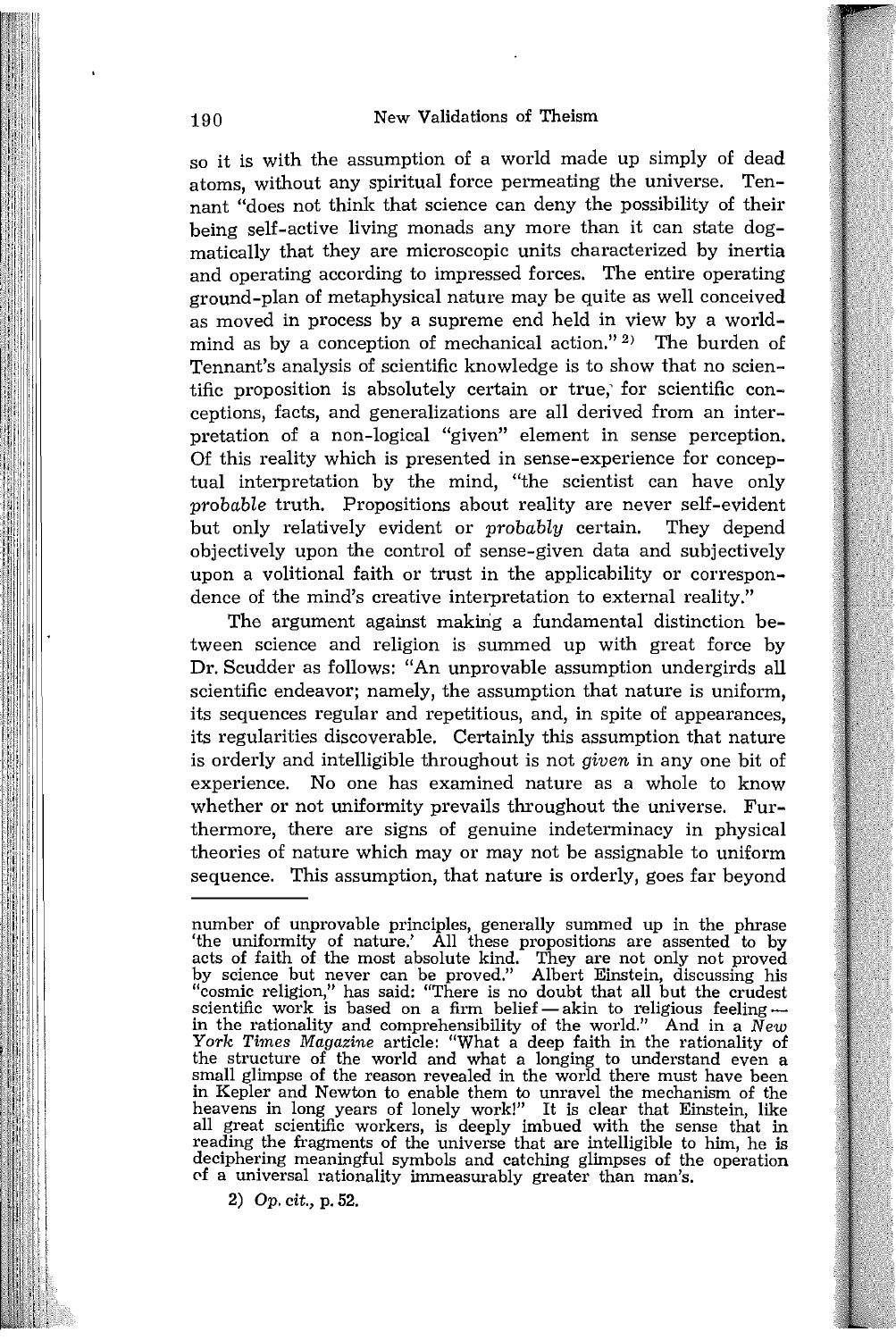experience. To the naturalist it cannot be derived from *a-priori* factors in mind. To such a person it is a pure act of will based perhaps upon the desire to discover or to explain facts according to the causal sequences and upon the practical need to know such sequences in order to predict future events from observed conditions. This situation gives the lie to any assertion that science is free from assumption and from human interest. As a matter of fact, science is based upon both faith and human needs. Naturalism is unable to prove its claim to absolute certainty and absolute disinterestedness." 8)

The reader will observe that both Tennant and his American interpreter ignore the principle of authority in religion as distinguished from the rational principle governing science. And this is the weakness of the new apologetics. The authority of Scripture is scrapped at the outset and religion made to stand for its vindication on a process of reasoning. Reason, to Tennant as to the Deists,  $-$  though Tennant's understanding of reason differs from that of the Deists,  $-$  "is to be the sole instrument for the acquisition, appropriation, and judging of truth in religion as in any other field of thought."<sup>4)</sup> He goes so far as to say that the truth of religious belief can be established only by philosophical arguments which exclude the data of religious experience. Scudder defmes Tennant's position as follows: "Reason is the sole judge of truth in religion because Reason constructs the idea of God by a complex process of synthesizing inferences from empirical facts of the natural world."<sup>5)</sup> In other words, science is first. Religion arises by reflection upon the facts ascertained by science. If the resulting conclusion of this reflection is "demonstrated" to be valid on the grounds of a "probability," which is not different in kind but only in degree from that underlying the concepts of scientific fact and theory, then the central object of religion is validated.

Now, even from the standpoint of philosophy this is a very hazardous position, and Scudder has every good reason on his side when he says that from a contemplation of nature as **it** is interpreted by physics and chemistry, astronomy, biology, etc., "it is impossible to rise to valid thought and experience of God by way of inferences from such data." $\theta$ ) It is not possible to develop religious ideas out of the facts of scientific research. Scientific theories and interpretations "may lead to a discovery of new facts, but these new facts are always of the same general order as those which suggested the hypothesis. Inferences from sensa may lead to a discovery of new sensa but never to underlying active causes. **In-**

3) *Op. cit.,* p. 228. *5) Op.* cit., p. 88.

<sup>4)</sup> Scudder, op. *cit.,* p.28. *6) Op. cit.,* p. 98.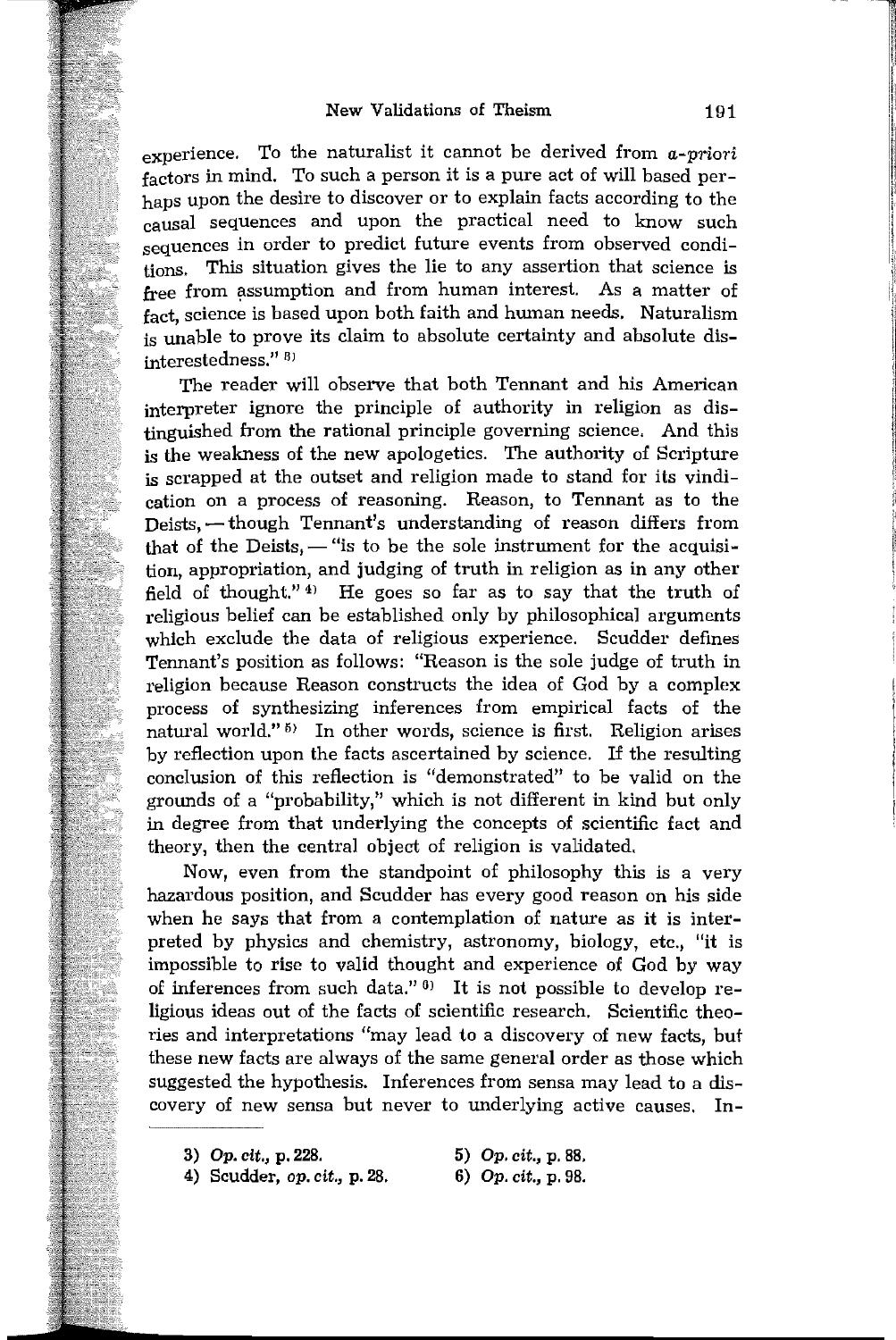ferences from bodies may lead to a discovery of more facts about bodies but not to discovery of other mind." $7$  In other words, religion cannot be validated by reasoning out the existence of a God and His attributes from a study of the phenomena and laws of so-called nature.<sup>8)</sup> The modern deism has no more rational merit than the deism of the early British freethinkers, against which Kant directed his criticism in the chapter on the "Antimonies of Reason."

With reference to the appeal of theologians to rational proofs of God's existence Scudder quotes Rees Griffiths  $\overline{v}$  as follows:

"The ideal-construction theory of religion makes much use of the theistic proofs. Time was when the philosophy of religion was comtheistic proofs. Time was when the philosophy of religion was com-<br>prised in an examination of such proofs. The certitude of faith was<br>taken to depend, in the last resort, on rational arguments that could be considered valid on philosophical grounds. This natural inclination to resort to such proofs is evidence that underlying this view of religion there lurks an implied belief that the nature of religious faith is govemed by the same logic as that employed in the proofs themselves. The proofs are taken and used as if they were a more explicit application of the categories that are involved in the religious attitude to the world and life. This, I would urge, is a perfectly unwarranted assumption. Though the arguments which produce the proofs may all be legitimate and helpful, constituting an effective defense of faith's citadel, they certainly do not provide a complete and satisfactory vindication of faith. Few indeed would claim perfect cogency for any of them."

In his discussion of Tennant, Dr. Scudder takes up the protest of Tennant against deriving assurance in religious belief from the data of religious experience. By this is meant the immediate, mysticaJ apprehension of God. Scudder suggests that there are two difficulties involved in this line of proof. In the first place, the mystic does not experience any other type of God-concept than the one which he has acquired from tradition or authority before his experience. That is to say, the Christian mystic experiences Christ, God, or the Trinity but never Mohammed, Buddha, Brahma, or Nirvana. He experiences what he thinks, i. *e.,* his particular concept of religious reality. In the second place, who is to distinguish absolutely "valid" from a "fallacious" religious experience?  $-$  a line of thought which is not, however, given sufficient attention by Dr. Scudder in his further discussion. His argument finally resolves itself into acceptance of certain evidences of *design in nature*, which demand a "cosmic" explanation, that is to say, make belief in the existence of a Supreme Being unescapable.

He notes first of all the fact that nature is adapted to human thought and reason. Study nature closely, and it becomes a medium through which thought and meaning are conveyed to the

8) This may be accepted without in any way weakening the cos- mological argument suggested by Rom. 1: 18 fl.

<sup>7)</sup> Op. cit., p.130.

<sup>9)</sup> *God in Idea and Experience*, pp. 66, 67.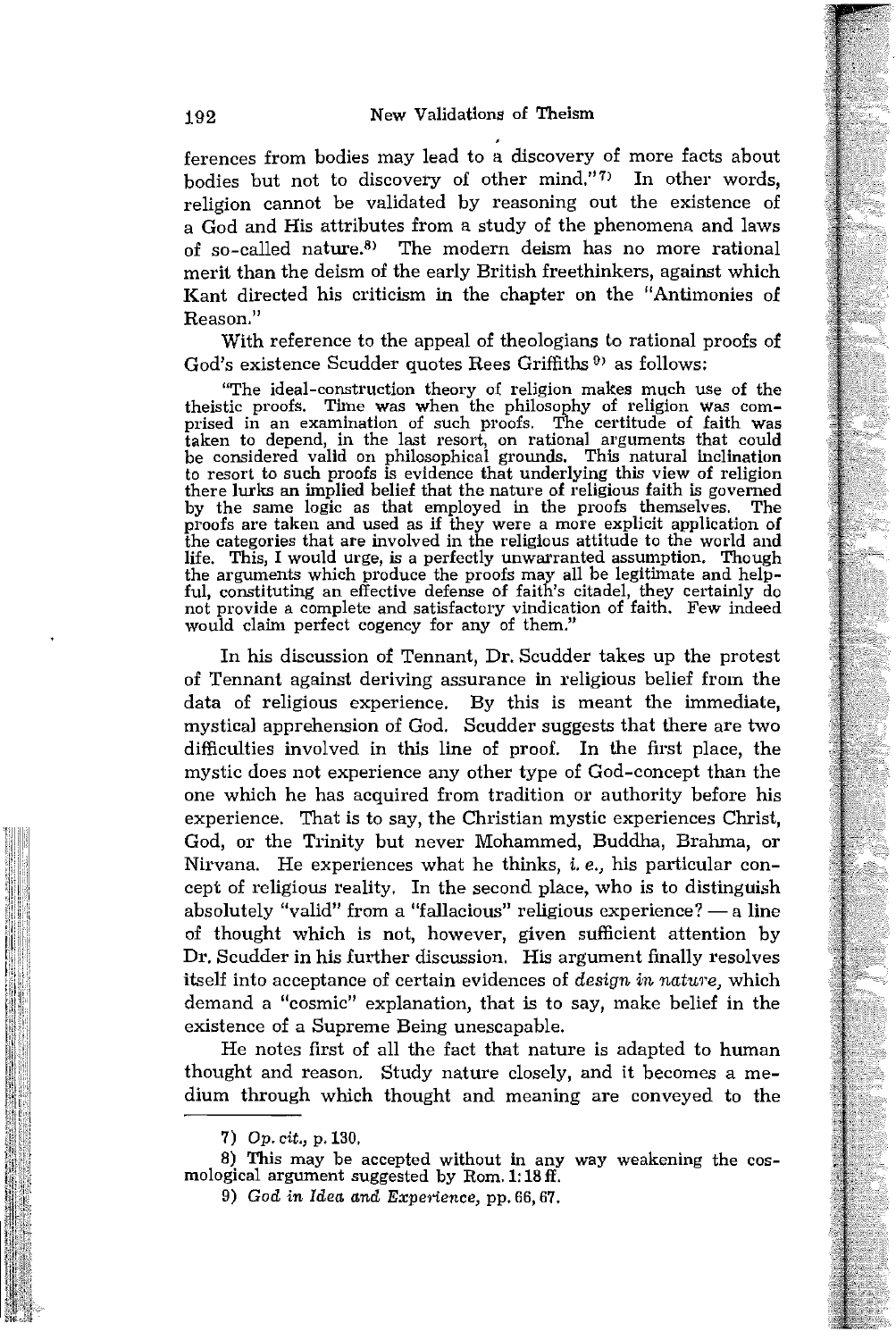human mind. "It is as if nature itself sought to convey thoughts which are first entertained in a mind within nature." To assume that behind it all is a mindless mechanism is too strong a burden on skepticism. Nature plainly exhibits the powers of intelligence.

Next in order is the marvelous adaptation of the cosmic environment to living organisms. "Out of countless possible elements and distributions just certain elements (carbon, hydrogen, and  $_{\alpha}$ xygen) in sufficient quantities and temperatures were selected to compose an environment in which living organisms can dwell. The selection may have been the outcome of chance or of unconscious purpose, but to the theist the collocations are too complex, unusual, and intricate to be the outcome of chance."

In the evolution of organisms from lower to higher types Scudder finds a further validation of purpose since pure chance could not have made the organisms differ according to such prearranged order and plan. Other arguments are deduced, also involving purpose, from esthetics and ethics, concerning which Scudder asks; "Whence come these standards which individual minds do not create out of themselves alone, but which they recognize through their judgments and realize in conduct?"

And so we reach the conclusion that "theism comes to be a more reasonable world-explanation than mechanism, chance, or unconscious purpose." 10)

The details of the validation of theism from the standpoint of the contemplation of purpose in nature — the "visible things" in which man may contemplate certain attributes of the invisible God, Rom.  $1:18$  ff.  $-$  are supplied by such handbooks of the philosophy of science as Bernard Bavink's *The Natural Sciences* (Century Press, 1936) and Ronald Campbell Macfie's *Science Rediscovers God,* or *The Theodicy* of *Science* (Edinburgh: R. & T. Clark, 1930). Macfie's is the more popular presentation. He emphasizes the marvelous adaptation observable in organic life and in the relations of the organic to the inorganic. In each phenomenon of life, he says, "there occur apparently purposive reorientations and rearrangements of structural units which are never seen in any chemical mixtures or compounds and which cannot be explained by chemistry or physics. I refer to processes of growth, of repair, of locomotion, and reproduction. All these processes display a wonderful versatility and a wonderful adaptation of means to ends. Cells that never did such a thing in their lives before reconstruct organs and tissues according to correct plan and, if the old way of reconstruction be debarred, even invent new ways of reconstruction." 11) Regarding man and his environment he says that they fit together as

10) Op. cit., p. 247. 13 11) Op. *cit.,* p.70.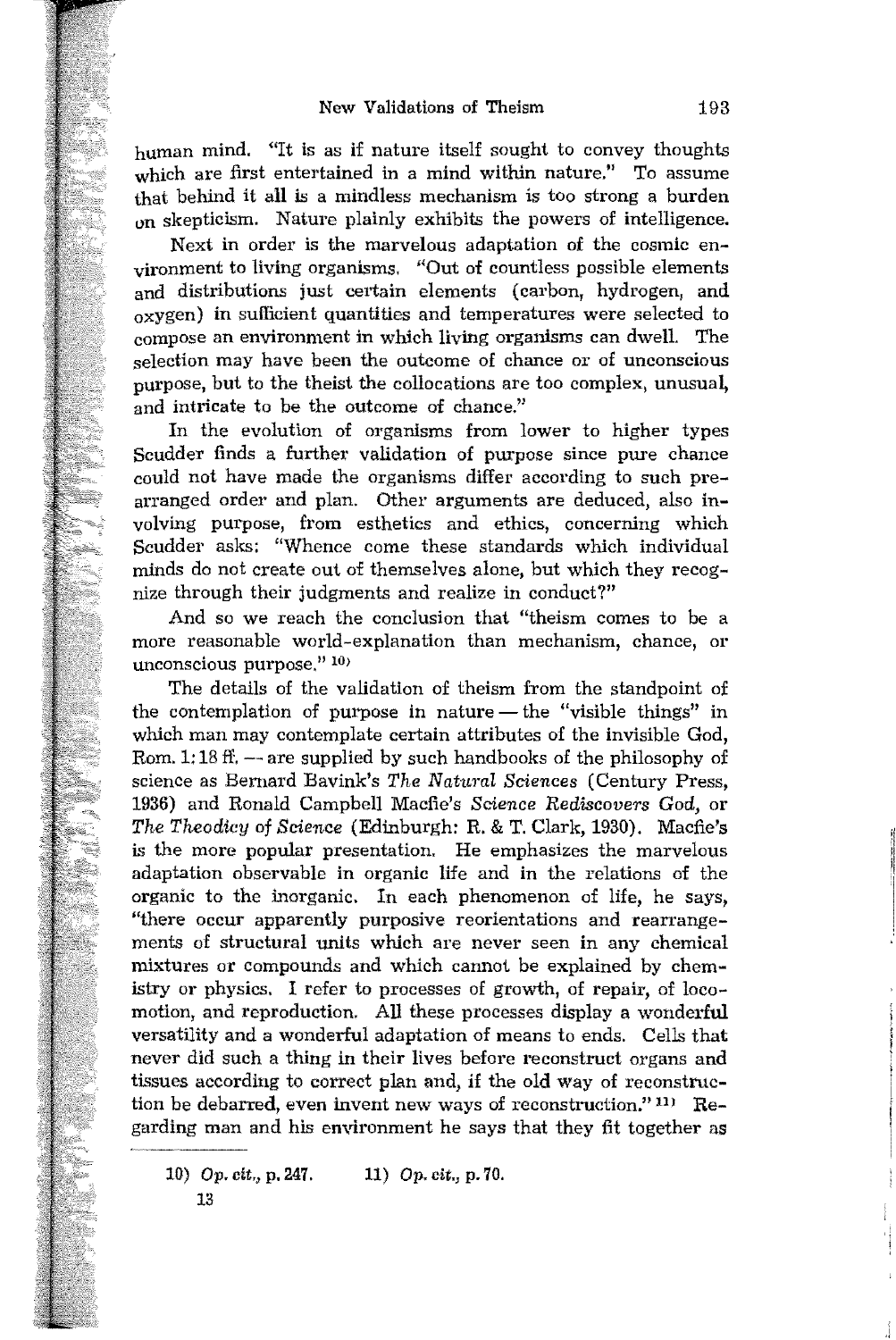### 194 New Validations of Theism

accurately as a million keys and a million keyholes, though the accurately as a minimum  $\frac{1}{2}$ . Even by or keyhole would render it imsugniest attention in  $\alpha$  and  $\alpha$  is the gates of life, at least as we know life. possible to unlock an the series of intelligence in the arrangements of Regarding the evidence of intelligence in the arrangements of Regarding the evidence  $\sim$   $\sim$   $\sim$   $\sim$   $\sim$  difficulty, imagine a man nature, Macfie says: "I can, with some difficulty, imagine a man mature, mature super  $\sim$  times. who had hever below been a very wonderful machine, and the parts fit marvelously well together and work well together, but there is no<br> $\frac{1}{2}$  is no evidence of intelligence in it, all the same, but I utterly  $\frac{1}{\text{fail}}$  to understand how any rational man finding beside the typewriter a beautiful type-written poem could still maintain that there  $_{\text{wag}}$ no intelligent purpose behind the machine. Personally,  $\overline{I}$   $\overline{c_{\text{an}}}$  $\frac{1}{2}$  imagine nothing more certain, more scientifically and logically  $\frac{1}{2}$ tain, than that no casual variation could have possibly produced the apparatus of vision in its multiform relationships, and the apparitions in consciousness associated with the apparatus."  $A_{ccord}$ ingly he holds that evolution by casual variation and selection  $_{18}$ an altogether unreasonable assumption.

Or consider the larger coordinations and adaptations: "The activating correspondence between sun, ether waves, and protoplasm; the synthesizing correspondence between chlorophyll, sunlight, and starch; the chemical correspondence between digestive ferments and foods; the mechanical and chemical correspondences between red blood cells, the blood, the heart, the air, were all necessary to lead to the correspondence between the electrons of the cells of sight and the ether waves of light resulting in sight. A clysm, a sun, a planet, volcanoes, clouds, rivers, plant cells, germ cells, red blood cells, digestive cells, eyelids, eyelashes, mal glands, ether waves of certain lengths, are all in relation correspondence with the visual cells of the brain and all cooperative in the final visual epiphany."  $12$ ) The deeper we delve into the secrets of the universe, the more evidence that a grand teleology runs through the whole. The entire existence of the animal and plant kingdoms depends on ingenious contrivances and on elements and parts that fit together as purposively and precisely as a million locks and a million keys. And this evidence has become so overwhelming, says Macfie, "we are compelled to postulate a Maker's mind to account for the rational world, even as we are compelled to postulate an author's mind to account for rational words." 13)

*<sup>12)</sup> Op. cit.,* p.137.

*<sup>13)</sup> Op. cit.,* p. 261. Even with his own rudimentary knowledge of the universe, Francis Bacon was led to exclaim: "Certainly a little philosophy inclineth man's mind to atheism, but 'depth' in philosophy bringeth man about to religion; for when the mind of man looketh upon secondary causes scattered, sometimes it resteth in them; but when it beholdeth them confederate and knit together, it flieth to providence and Deity."